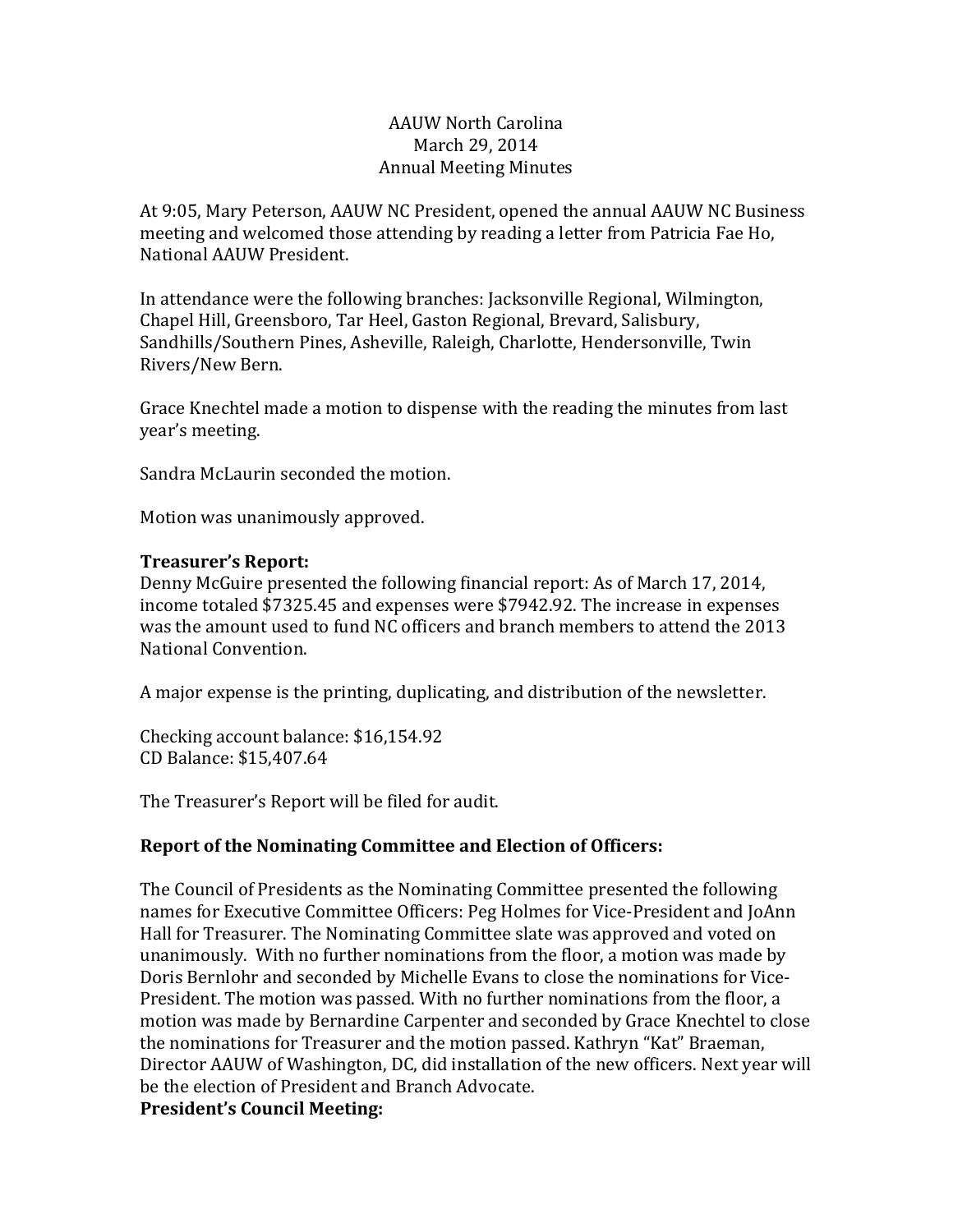It was reported by Sandra McLaurin that National would cut dues at special events. The Executive Committee will look at this regarding State dues to make sure it is handled correctly and treated in the same way. The importance of advocacy is being stressed as well as projects regarding mini grants were addressed. Several were Start Smart and Elect Her. These are National sponsored projects as well. What's on your Mind: Lill Van Order, Grace Knechtel and Nancy Shoemaker will work Policy and Bylaw changes regarding the State. Other items of interest from the branches were: College connections, legislative issues, and more girls involved in STEM.

# **Old Business:**

Kay White updated the Body on the AAUW Mission Films Report. It was suggested to not use films as a fundraiser due to copyright restrictions. It would be better to work with a college partner as many have the license to show a film or the branch can work a group that is a film distributor such as Tugg.

Robert Madden reported on a 2013 \$500 contribution to Ratify ERA. These funds helped to provide workshops to build awareness and ongoing advocacy for passage of the ERA amendment. Another focus is on Congress to provide legislation to eliminate the ERA deadline.

#### **New Business:**

Bylaws: Grace Knechtel gave the report. Last year new Bylaws were reviewed and a vote was taken. That version is still in effect as well as the mandatory changes applying to the branches. The State Policy Statements found in a manual explain how we operate and should make changes easier and provide smoother running. Handouts were provided to make the mandatory changes to branch Bylaws and it was suggested to also put this information on the AAUW NC site. It was suggested to change Policies to Procedures as this might clarify the information more.

Coalition Update: Grace stated we are a part of the NC Women United coalition. This group disseminates information to a wide audience, providing public policy alerts and advocacy on women's issues, voting rights, and the Affordable Care Act.

Pat Orrange reported on NC Women Matter, an organization founded in 2011 that informs women about issues that concern them and their families and encouraging women to get out and vote. Training in race, gender and class have been offered to help engage many more women to have a more inclusive women's movement in NC. Letter writing was also encouraged as way of engaging more women.

Resolutions: Virginia Adamson presented a resolution that we at AAUW NC support the NC Teachers who have to deal with all the upcoming changes as proposed by the Legislature. The resolution was unanimously passed.